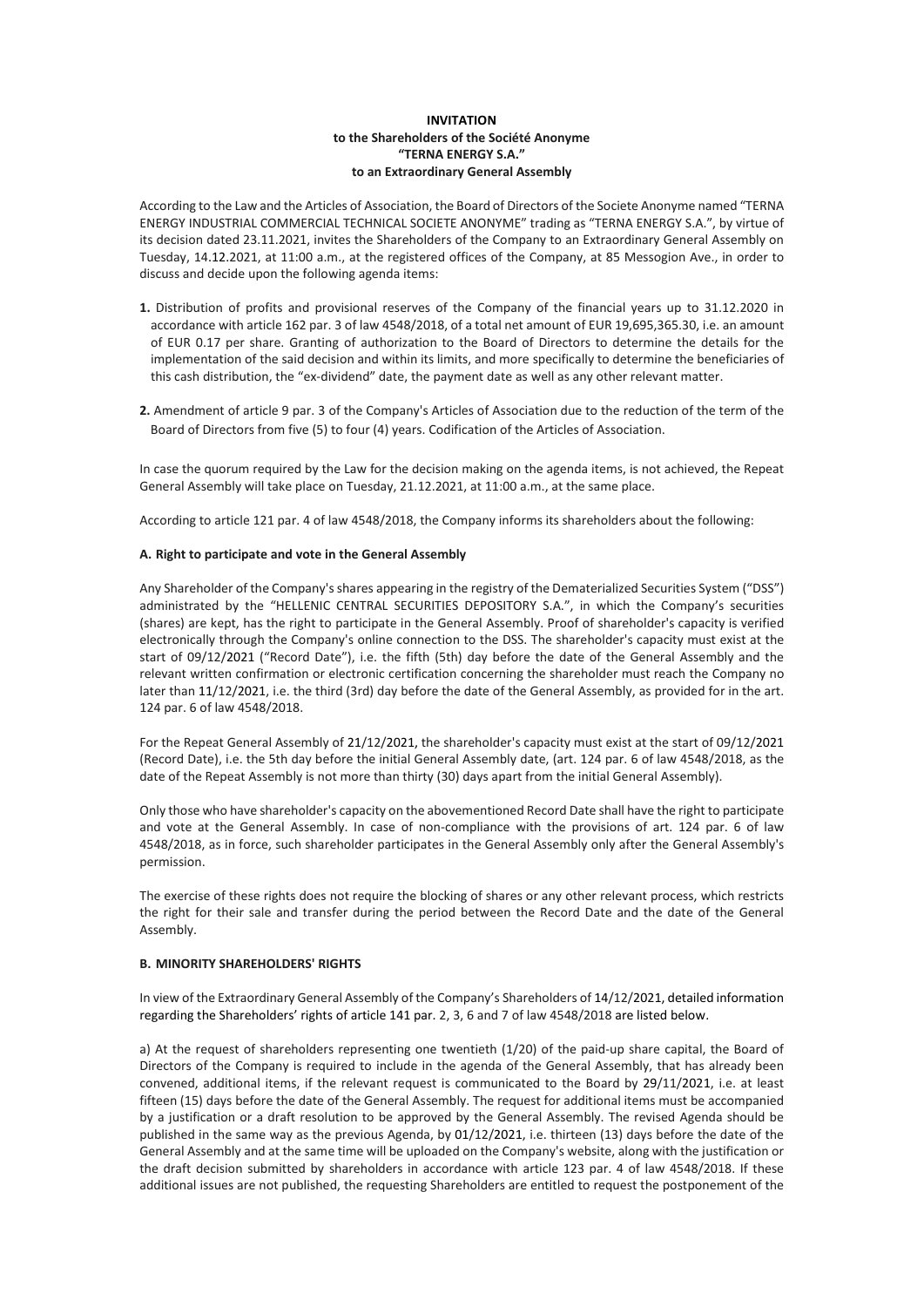General Assembly in accordance with paragraph 5 of article 141 of law 4548/2018 and to make the publication themselves at the expense of the Company.

b) Shareholders representing one twentieth (1/20) of the paid-up share capital, are entitled to submit draft resolutions on the items included in the initial or the revised Agenda of the General Assembly. The relevant request must be communicated to the Board of Directors by 07/12/2021, i.e. at least seven (7) days before the date of the General Assembly, while the draft resolutions on the items included in the initial or revised Agenda are being disclosed to the shareholders in accordance with article 123 par. 3 of law 4548/2018, by 08/12/2021 at the latest i.e. at least six (6) days before the date of the General Assembly.

c) At the request of any shareholder submitted to the Company until 08/12/2021 , i.e. at least five (5) full days before the General Assembly, the Board of Directors is obliged to provide to the General Assembly the requested specific information regarding the affairs of the Company, insofar as such information is relevant to the Agenda items. The Board of Directors has the right to refuse to provide such information, when it is already available on the Company's website, in particular in the form of questions and answers. Furthermore, the Board of Directors has the right to refuse to provide such information for a substantial reasonable cause, which is indicated in the minutes as well as to respond collectively to shareholders' requests with same content in the case of this paragraph.

d) At the request of shareholders representing one tenth (1/10) of the paid-up share capital, which is communicated to the Company by 08/12/2021, i.e. at least five (5) full days before the General Assembly, the Board of Directors is obliged to provide to the General Assembly the requested information regarding the corporate affairs and assets and liabilities of the Company. The Board of Directors has the right to refuse to provide such information for a substantial reasonable cause, which is indicated in the minutes.

In any event, upon exercise of the relevant right, the Shareholders must prove their shareholder capacity and, except for paragraph (c) above, the number of shares, they hold. Proof of shareholder capacity may be evidenced by any legal way and, in any case, on the basis of information received by the Company from the Dematerialized Securities System ("DSS"), provided that it provides registry services, or through the participants and registered intermediaries in the Dematerialized Securities System ("DSS") in any other case.

These minority rights may also be exercised by associations of shareholders in their own name but on behalf of their members, if their members have the number of shares required to exercise the rights. The right that can be exercised by each Shareholder is not considered as minority right. The association must have communicated its valid establishment and its articles of association to the Company, in which its members are shareholders, one month before exercising the above rights. The statement of exercise right must indicate the names of the shareholders, on whose behalf the right is exercised.

#### **C. Procedure for proxy voting**

Shareholders may participate in the General Assembly and vote either in person or by proxy. Each shareholder, natural or legal person, may appoint up to three (3) proxies for only one General Assembly or for any Assemblies that take place within a specific period of time. However, if a shareholder owns Company shares that are held in more than one Investor Securities Account, the above limitation does not prevent the shareholder from appointing different proxies for the shares appearing in each Account with respect to the General Assembly. A proxy that acts on behalf of several shareholders may vote differently for each shareholder.

The Proxy vote according to the Shareholder's instructions, given that they are provided, and are obliged to record the voting instructions for at least one (1) year following the submission of the General Assembly's Minutes to the relevant Authority or if a Resolution has to be published, from its registration to the Registry of Societe Anonyme Companies. The non-compliance of a Proxy to the instructions provided does not affect the validity of the General Assembly's resolutions even if the Proxy vote was decisive for the resolution. Regarding the appointment and the revocation or replacement of the Proxy as well as the obligations of the Shareholder's Proxy, the provisions of article 128 par. 4 and 5 of law 4548/2018 are applicable.

Before the commencement of the General Assembly, the proxy must disclose to the Company any particular facts that may be of relevance for the shareholders in assessing the risk that the proxy may pursue interests other than those of the represented shareholder.

Within the meaning of this paragraph, a conflict of interest may arise in particular when the Proxy: a) is a controlling Shareholder of the Company or is another legal person or controlled entity by such shareholder; b) is a member of the Board of Directors or the Management of the Company in general or a controlling shareholder or a legal person or controlled entity by such shareholder; c) is an employee or an auditor of the Company, or of a controlling